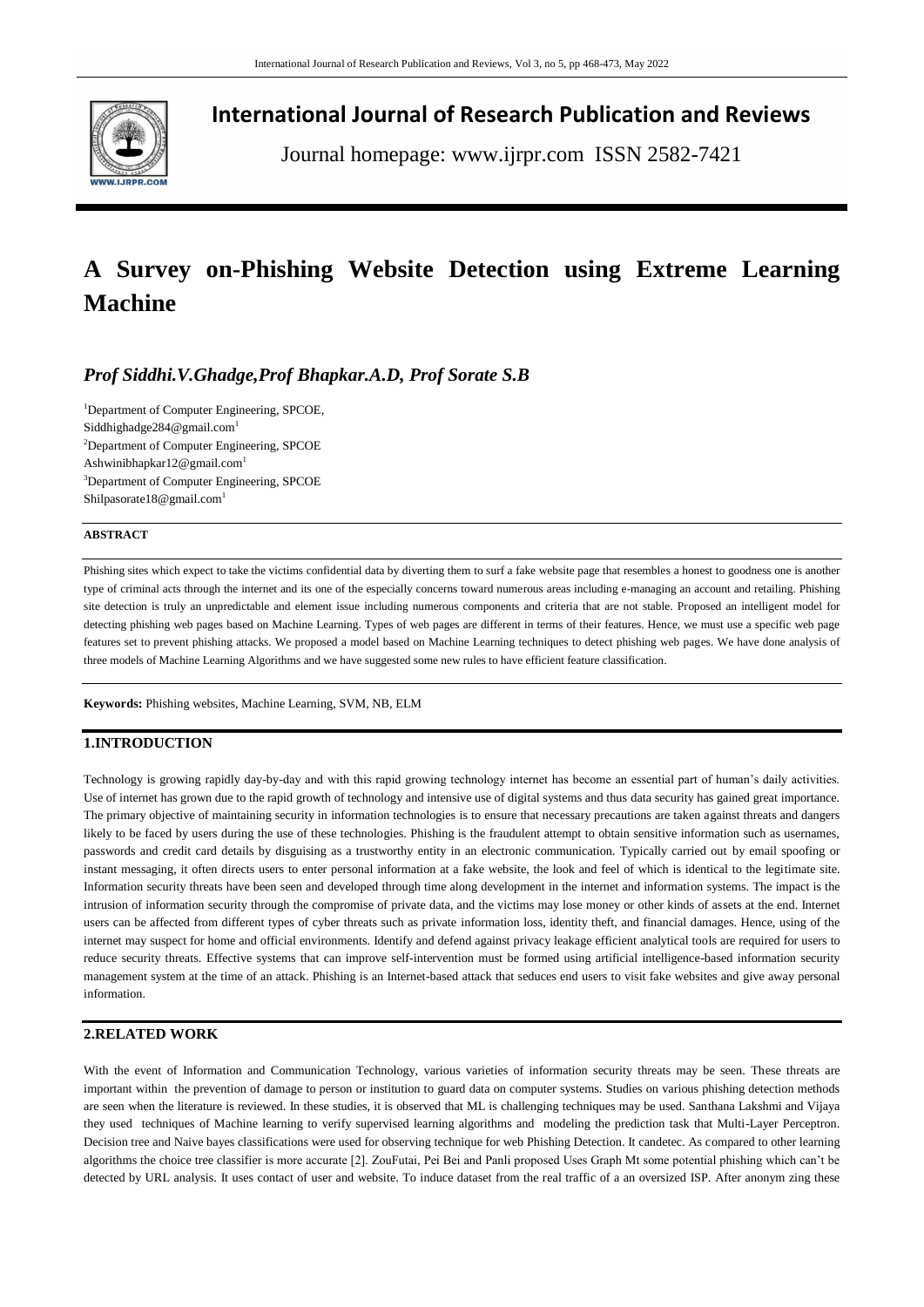data, they need cleansing dataset. Every record that includes eight fields: User node number (AD),Visiting URL (URL),User Agent (UA), User SRC IP (SRC-IP) access time (TS), ), Reference URL (REF),, access server IP (DSTIP), User cookie (cookie)[3]. Kaytan and Hanbay proposed determining phishing websites supported neural network. Around 30 input attributes, and output attribute1 is used for that experiment. The values 1, 0, and -1 were used for input attributes and therefore the values 1, and -1 were used for output attribute. To evaluate the system performance 5-fold cross validation method was used. The simplest classification accuracy has been measured as 92.45%. And hence the average accuracy has been measured as 90.61%[1]. YasinSonmez, TurkerTuncer perform Extreme Learning Machine(ELM) for 30 feature. That has phishing websites in database of machine learning repository. They compare ELM with SVM, Naivesbayes.These are othe methods of machine learning[6].X. Chen, find the impact of phishing attacks as consider to risk levels and potential market value that downs which is losses experienced by the target companies. It absolutely was analyzed 1030 phishing alerts released on a public database, and financial data related to the targeted firms employing a hybrid method. This is the prediction that the he attack was survive around 89% accuracy using supervised classification and text phrase extraction It's been identified some important textual and financial variables within the study. Impact the severity of the attacks and potential loss has been investigated[7]. Giovanni Armano and Samuel Marchal[4] proposed a systemwhich is based upon minimum enclosing ball support vector machine (BVM) to find out phishing website. It has been aimed toward achieving high speed and high accuracy to detect phishing website. Studies were exhausted order to reinforce the integrity of the feature vectors. Firstly, an analysis of the topology structure of website was performed consistent with Document Object Model (DOM) tree. Then, the net crawler was accustomed extract 12 topological features of the web site. Finally the BVM classifier detects the feature vectors . When the proposed methodisget compared with DVM then observed that the proposed method has relatively high precision of detecting. Additionally it absolutely was observed that the proposed method complements the disadvantage of slow speed of convergence on large-scale data. It is been shown that the proposed method has better performance than SVM within the experimental results. Finally the proposed systems accuracy and validity has been evaluated. Gowtham and Krishnamurthi[5] studied the characteristics of legitimate and phishing web content thorough. Heuristics were proposed to extract 15 features from similar kinds of web pages supported the analysis. The heuristic results which was proposed are fed as an input to a trained machine learning algorithm to find out phishing websites. Before the applying the heuristics to the net pages, two preliminary screening modules were employed in the system. By the preapproved site identifier that is the primary module, sites were checked against a non-public white-list maintained by the user. By the login form finder that's the second module, web pages were classified as legitimate when no login forms present. Unnecessary computation within the system was reduced by helping the used modules. Additionally, the speed of false positives without compromising on the false negatives was reduced by helping the used modules. To detect new output algorithms uses historical data as a input. The extreme module websites having 0.4% false positive rate and 99.8% precision. It's been shown that the proposed method is efficient for safeguarding users from online identity attacks. The primary topic is about the computation of required thresholds to describe the three email groups. And also the second topic is that the interpretation of the cost-sensitive characteristics of spam filtering. They calculate the decision-theoretic rough set model continue which are based on thresholds.

#### **PROPOSED METHODOLOGY**

The planned methodology that imports knowledge of phishing and legit URLs from the information and so the foreign data is pre-processed. Detecting phishing website is performed supported four categories of URL features:

- Domain based
- Address based
- Abnormal based
- HTML, JavaScript features

These URL features are extracted with processed data and values for every URL attribute are generated. The analysis of URL is performed by using intelligent phishing detecting scheme algorithm which computes range value and the threshold value for URL attributes. Then it will distinguish between phishing and legitimate URL. The attribute values are worked using feature extraction of phishing websites and it is used to notify the value like range value and threshold value. Features of phishing website as attribute value range from {-1 , 0, 1} as values indicating low , medium and high. The classification of phishing and suspicious website is relies on the values of attributes extracted by getting four kinds of phishing classes and a deep learning approach.

The Figure shows system architecture wherein any given website is input. The feature extracted are address based,Domain based HTML javascript based and Abnormal based. 2,000 phishing websites collected from Phishtank (http://www.phishtank.com/). Collected data sets carry label values, "legitimate" and "phishing". In this data set randomly selected 70% for training, 30% for the test. The training dataset is used to train the model and and adjust the weight of the in the network, while the test dataset remains unchanged and used to evaluate the performance of the both models. After training, run the test data set on the optimized models to evaluate performance.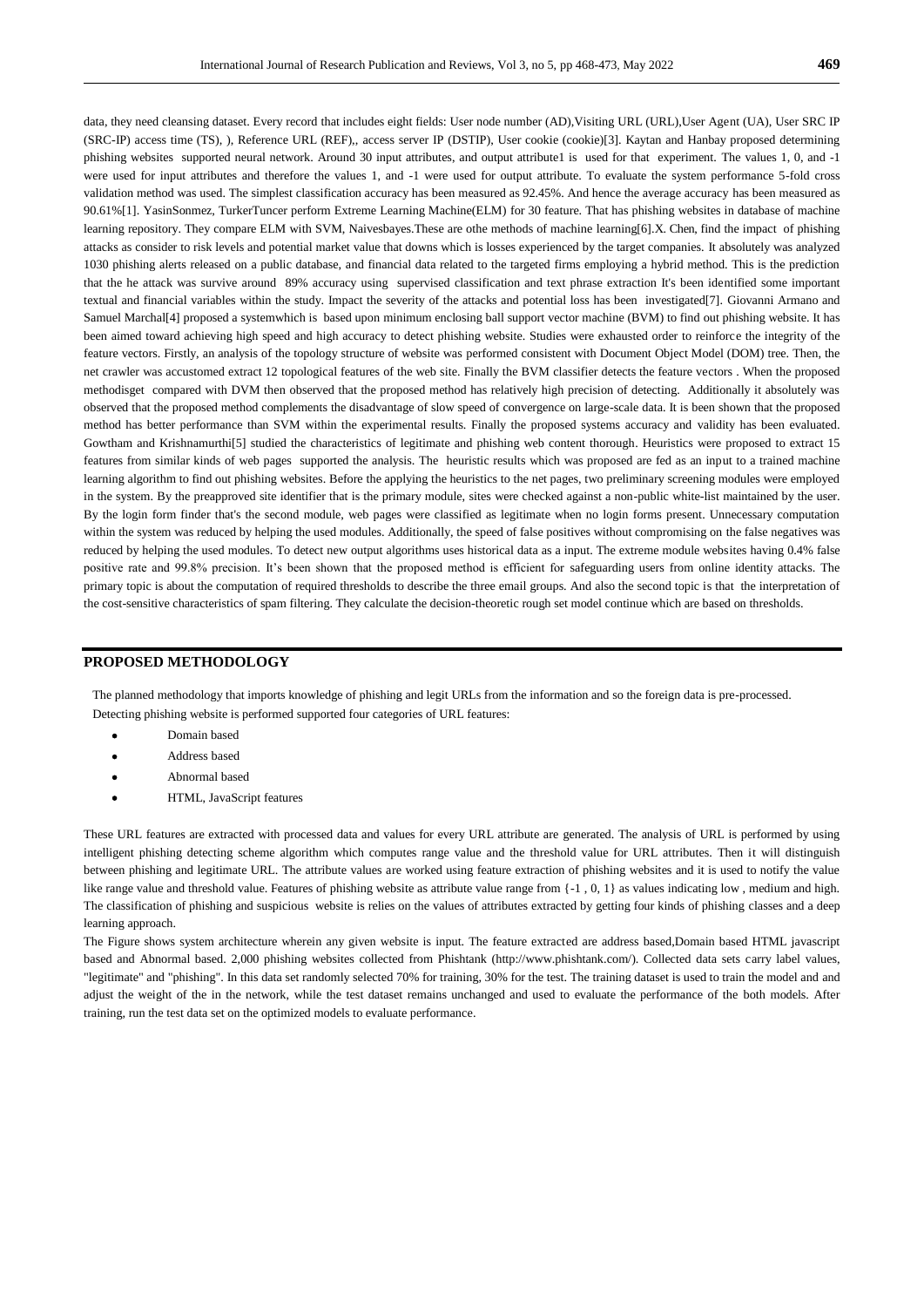#### **A. System Architecture**



Fig 1: System Architecture

#### **B. Algorithms**

#### a. Extreme Deep Learning

Machine Learning is such that allows software applications to become more accurate at predicting outcomes without being explicitly programmed to do so. Deep Learning algorithms use historical data as input to predict new output values. Extreme Learning Machine are feed forwards networks for classification, regression, clustering, sparse approximation, compression and feature learning with a single layer or multiple layers of hidden nodes, where the parameters of hidden nodes (not just the weights connecting inputs to hidden nodes) need not be tuned. These hidden nodes can be randomly assigned and never updated (i.e. they are random projection but with nonlinear transforms), or can be inherited from their ancestors without being changed. In most cases, the output weights of hidden nodes are usually learned in a single step, which essentially amounts to learning a linear model. The name "extreme learning machine" (ELM) was given to such models by its main inventor Guang-Bin Huang.

#### **C. Mathematical Model**

Set Theory, Let the system be described as S, then dataset preprocessor, feature extraction, content based, classification and Deep Learning can be give as

S= {D, DP, FE, CB, C, ML} Where S is the system D: Set of Input Dataset. DP: Dataset Preprocessing. FE: Feature Extraction. CB: Content Based. WC: Classification. ML: ELM For the input dataset D  $D = \{d1, d2...dn\}$  $F = \{f1, f2...fn\}$  $Y = \{DP, FE, CB, C, ML\}$ Where D: Set of Input Dataset. F: Set of Function. Y: Set of techniques use for Phishing Web Sites Features Classification. Here, Fn1: Source File. Fn2: Data Preprocessing. Fn3: Feature Extraction.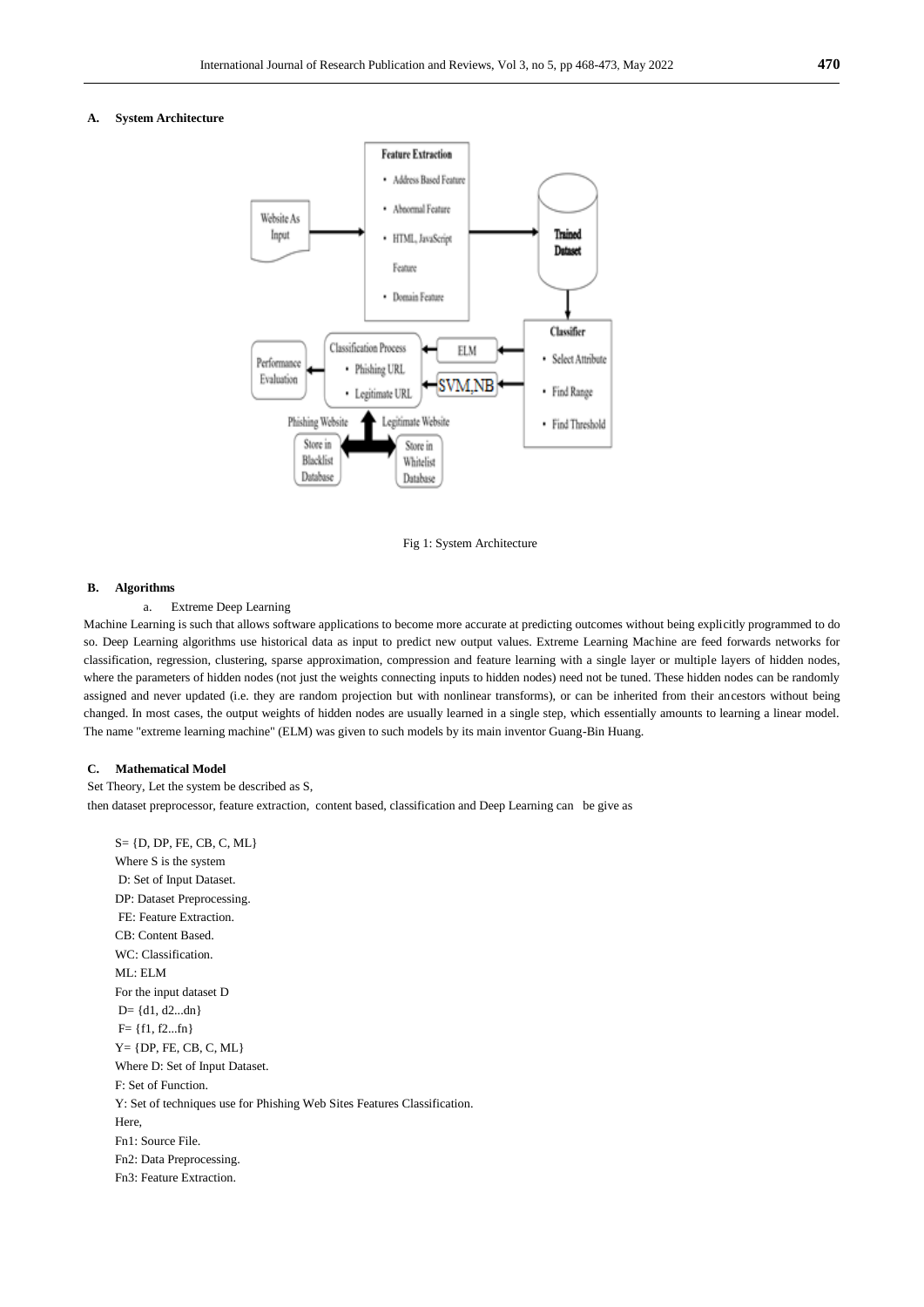Fn4: Classification. Fn5: ELM

#### **D. Development Environment**

1.Hardware Resources Required

- Hard Disk : 200 GB
- RAM: 8 GB
- Processor : Intel Pentium i5 and above

2.Software Resources Required

- Technology Used : Python
- IDE: Python IDE
- Operating System : Windows XP or above
- 3. Dataset Required
- PhisTank

The set of phishing URLs are collected from opensource service called PhishTank. This service provide a set of phishing URLs in multiple formats like csv, json etc. that gets updated hourly. From this dataset, 5000 random phishing URLs are collected to train the DL models.

## **RESULTS AND DISCUSSION**

**A. Analysis**



Fig 2: Accuracy Visualization

Three machine learning Algorithms are experimented to give accuracy of ELM to be the best and this used for further performance for detecting phishing websites.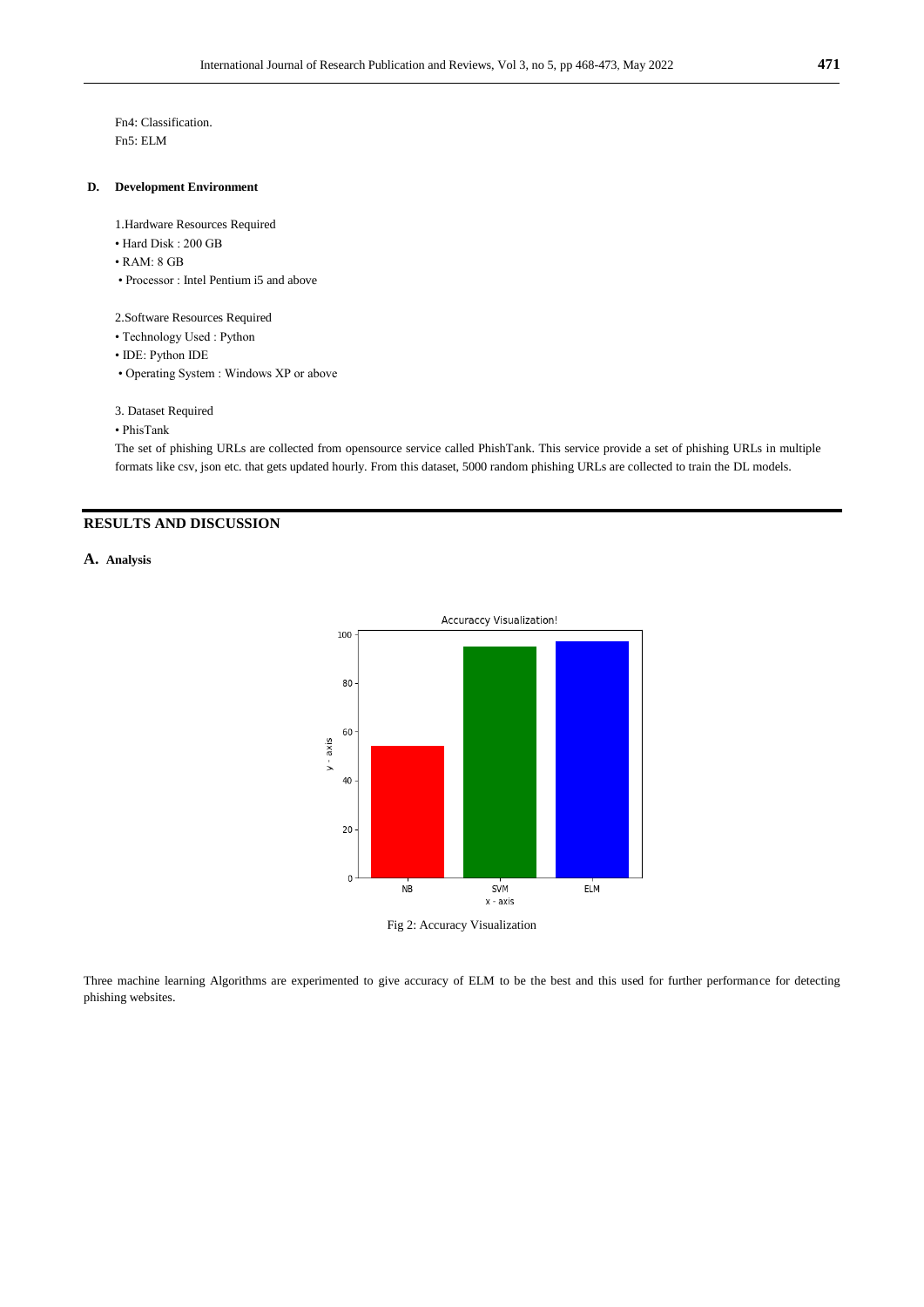| *Python 3.7.0 Shell*                                                                                                                                                | п             | × |
|---------------------------------------------------------------------------------------------------------------------------------------------------------------------|---------------|---|
| File Edit Shell Debug Options Window Help                                                                                                                           |               |   |
| <b>ELM</b>                                                                                                                                                          |               |   |
| Accuraccy 96.93564862104188                                                                                                                                         |               |   |
| Specificity 0.9618506493506493                                                                                                                                      |               |   |
| $\gg$                                                                                                                                                               |               |   |
| = RESTART: C:\Users\Pramod\Desktop\Machine Learning With Parameter Tuning.py =                                                                                      |               |   |
| Warning (from warnings module):                                                                                                                                     |               |   |
| File "C:\Users\Pramod\AppData\Local\Programs\Python\Python37\lib\site-packages                                                                                      |               |   |
| \sklearn\externals\joblib\_init_.py", line 15                                                                                                                       |               |   |
| warnings.warn(msg, category=DeprecationWarning)                                                                                                                     |               |   |
| DeprecationWarning: sklearn.externals.joblib is deprecated in 0.21 and will be r                                                                                    |               |   |
| emoved in 0.23. Please import this functionality directly from joblib, which can                                                                                    |               |   |
| be installed with: pip install joblib. If this warning is raised when loading p<br>ickled models, you may need to re-serialize those models with scikit-learn 0.21+ |               |   |
|                                                                                                                                                                     |               |   |
|                                                                                                                                                                     |               |   |
| Warning (from warnings module):                                                                                                                                     |               |   |
| File "C:\Users\Pramod\AppData\Local\Programs\Python\Python37\lib\site-packages                                                                                      |               |   |
| \sklearn\utils\validation.py", line 724                                                                                                                             |               |   |
| $y = column or 1d(y, warn=True)$                                                                                                                                    |               |   |
| DataConversionWarning: A column-vector y was passed when a 1d array was expected                                                                                    |               |   |
| . Please change the shape of y to (n samples, ), for example using ravel().                                                                                         |               |   |
| Warning (from warnings module):                                                                                                                                     |               |   |
| File "C:\Users\Pramod\AppData\Local\Programs\Python\Python37\lib\site-packages                                                                                      |               |   |
| \sklearn\utils\validation.pv", line 724                                                                                                                             |               |   |
| $y = column or 1d(y, warn=True)$                                                                                                                                    |               |   |
| DataConversionWarning: A column-vector y was passed when a 1d array was expected                                                                                    |               |   |
| . Please change the shape of y to (n samples, ), for example using ravel().<br>AUC: 0.986                                                                           |               |   |
| <b>NB</b>                                                                                                                                                           |               |   |
| Accuraccy 54.38116100766703                                                                                                                                         |               |   |
| Specificity 0.9922077922077922                                                                                                                                      |               |   |
| <b>SVM</b>                                                                                                                                                          |               |   |
| Accuraccy 94.8024948024948                                                                                                                                          |               |   |
| Specificity 0.932746196957566                                                                                                                                       |               |   |
| ELM                                                                                                                                                                 |               |   |
| Accuraccy 96.93564862104188<br>Specificity 0.9618506493506493                                                                                                       | Activate M    |   |
|                                                                                                                                                                     | Go to Setting |   |
|                                                                                                                                                                     | Ln: 52 Col: 0 |   |
|                                                                                                                                                                     |               |   |

Fig 3: Accuracy Calculation

## **B. Results**

The fig.4 first checks whether the website is legimate.Fig.5 shows screen shot with result that we can visit the site. The fig. 6 checks the site and fig 7 shows that it is phishing website and must be visited.





L



Fig 5: Facebook Website Legimate